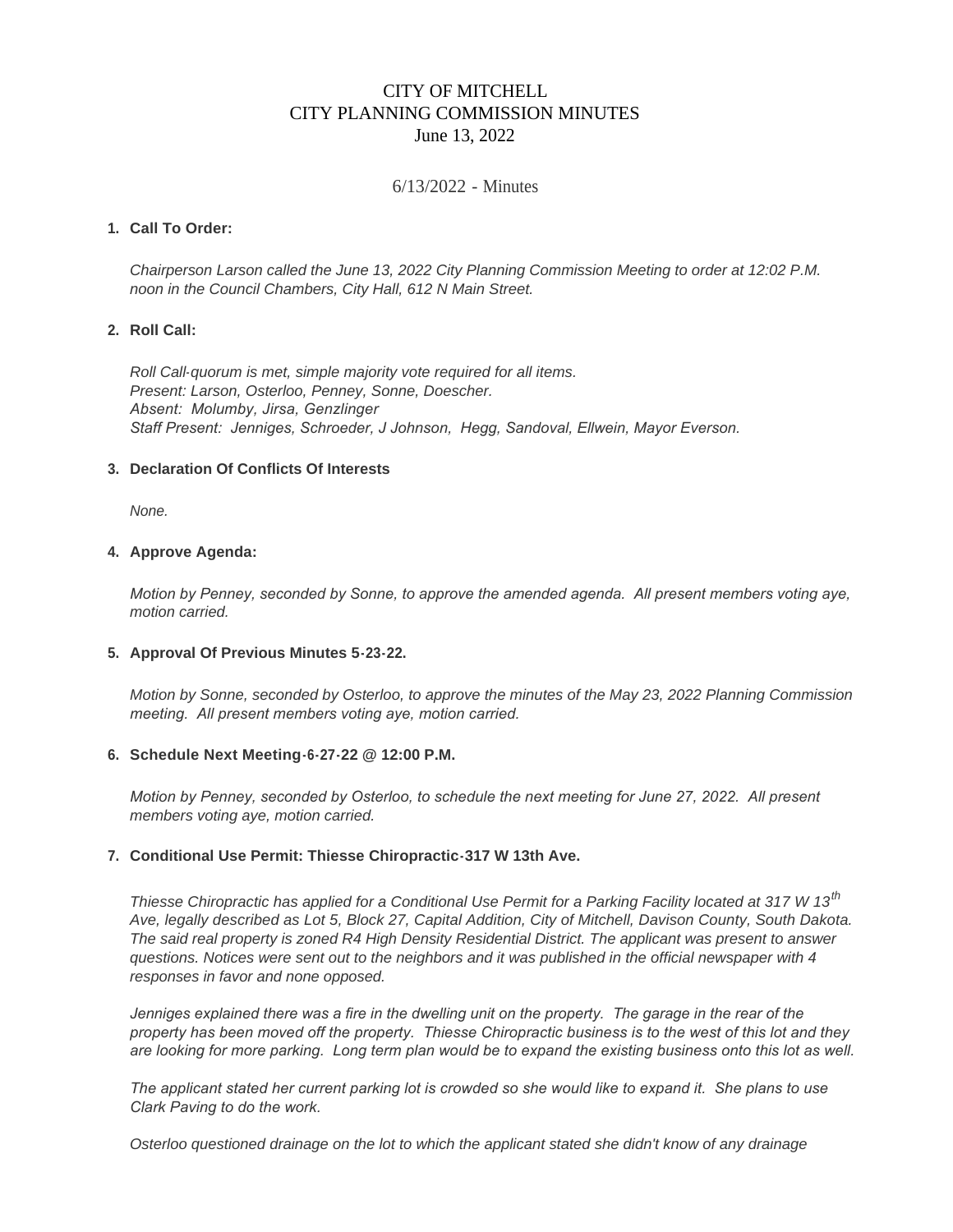*issues. Schroeder said the city will work with them on what is needed for site layout of the project.*

*Motion by Osterloo, seconded by Sonne, to recommend approval of the Conditional Use Permit. Roll call vote: Larson – aye, Molumby – absent, Jirsa – absent, Osterloo – aye, Genzlinger –absent, Sonne – aye, Penney – aye. 4 aye, 0 nay, 3 absent, motion carried.*

## **Variance: DAK Properties LLC-1001 E 4th Ave. 8.**

*DAK Properties LLC has applied for a variance for side corner yard setback of 12' vs 20' to construct an unattached 24' x 24' garage on a 43' wide lot located at 1001 E 4th Ave, legally described as the W 7 ½' of Lot 9 and all of Lot 10, Block 9, Gleeson's Addition, City of Mitchell, Davison County, South Dakota. The said real property is zoned R2 Single Family Residential District. The applicant was not present to answer questions. Notices were sent out to neighbors and it was published in the official newspaper with 2 responses in favor (one stating only if with alley access only) and none against.*

*Jenniges explained the original corner lot was only 35.5'. The proposed garage would sit further back then the existing house. The applicant would like build a two stall garage and use the existing pad for parking next to the garage, but with access still from the alley. There would be no parking across the sidewalk.*

*Motion by Sonne, seconded by Penney, to recommend approval of the Variance Permit. Roll call vote: Larson – aye, Molumby – absent, Jirsa – absent, Osterloo – aye, Genzlinger –absent, Sonne – aye, Penney – aye. 4 aye, 0 nay, 3 absent, motion carried.*

## **Conditional Use Permit: Krall Eye Clinic-1415 N Sanborn Blvd. 9.**

*Maxwell Rysdon of Watchfire Signs on behalf of Krall Eye Clinic has applied for a conditional use permit to install and operate a electric message center in a residential district located at 1415 N Sanborn Blvd, legally described as the Lots 1 thru 6 & E ½ of Vacated Edmunds Street, Block 12, Capital Addition, City of Mitchell, Davison County, South Dakota. The said real property is zoned R2 Single Family Residential District and R4 High Density Residential District. The applicant was not present to answer questions. Notices were sent out to the neighbors and it was published in the official newspaper with two responses for, one not marked for or against just stating traffic concerns and none opposed.*

*Jenniges explained the applicant would like to remove the existing sign and put the new proposed one in its place. There are regulations per code for hours of day and brightness the electric message center can be. The current sign is outside the site triangle however Jenniges recommended due to the traffic volume and a bigger radius corner pushing the stop sign back further the new sign, if approved, be constructed on the west half of the existing location. The old sign is about 12' wide and the new one is about 6' wide but is taller.*

*Osterloo question if the sign could be up on a pole, which Jenniges explained it could but that is not what the applicant has applied for.*

*Motion by Osterloo, seconded by Penney, to recommend approval of the Conditional Use Permit with the condition the sign be placed on the west half of the existing sign's location. Roll call vote: Larson – aye, Molumby – absent, Jirsa – absent, Osterloo – aye, Genzlinger –absent, Sonne – aye, Penney – aye. 4 aye, 0 nay, 3 absent, motion carried.*

#### **Variance: Jason Bates -1112 N Rowley. 10.**

*Jason Bates has applied for a variance for maximum lot coverage of 50% vs 45% to construct a detached garage located at 1112 N Rowley St, legally described as the Lot 16, Block 4, D.A. Scotts Addition, City of Mitchell, Davison County, South Dakota. The said real property is zoned R2 Single Family Residential District. The applicant was present to answer questions. Notices were sent out to the neighbors and it was published in the official newspaper with four responses in favor and none opposed.*

Jenniges explained the applicant would like to build a detached garage with the door on the south side of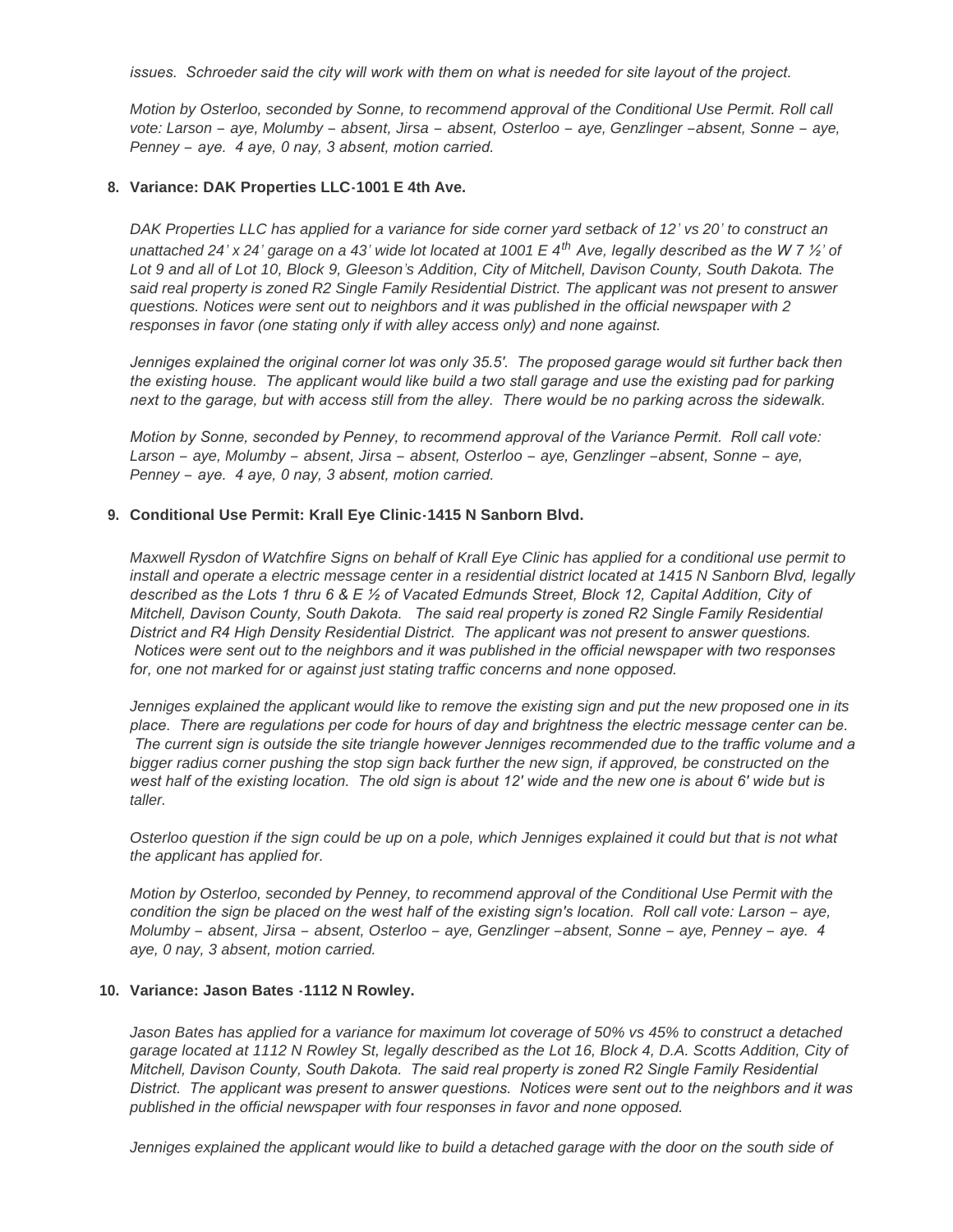*the building, this new construction puts him over the maximum lot coverage allowed.*

*The applicant stated he would like to move his hot tub from the north side of his house into this building*  because of the swirling north winds at the current location. He would also use the new garage for storage of bikes and other equipment. He would use the existing structure on the north side of the house for his grill *and patio furniture. The area where this is going to be built was already red rock, not grass. He has bad allergies so the less mowing the better it is for him. All the drainage goes to the alley already.*

*Motion by Osterloo, seconded by Sonne, to recommend approval of the Variance Permit. All present members voting aye; motion carried.*

# **Plat: Lots A 1, A2 And A3, A Subdivision Of Lot A Of Mommer's Subdivision In The NE 1/4 Of 11. Section 14, T 103 N, R 60 W Of The 5th P.M., Davison County, South Dakota; As Requested By Keith & Carrie Young.**

The applicant was not present to answer questions.

*Jenniges explained this is outside the city limits but wtih in the ETJ. There is an access easement with the plat for Lot A2 from the parcel to the south and Lot A1 can be accessed from Southview Drive. Davison County Planning Commission approved the plat on 6-7-22 and Davison County Commission will hear it on 6- 14-22.*

*Motion by Osterloo, seconded by Sonne, to approve the Plat. All present members voting aye; motion carried.*

**Plat: Lot O-2 Of Titze's Addition, In The South Half Of The Southwest Quarter (S ½, SW ¼) Of 12. Section 24, T 103 N, R 61 W Of The 5th P.M., Davison County, South Dakota; As Requested By Keith & Bonnie Struble.**

The applicant was not present to answer questions.

*Jenniges explained this is located outside the ETJ but within the 3 miles of city limits. The applicant is combining a couple of lots so they can obtain a building permit for a pole shed. Davison County Planning Commission approved the plat on 6-7-22 and Davison County Commission will hear it on 6-14-22.*

*Motion by Osterloo, seconded by Penney, to approve the plat. All present members voting aye; motion carried.*

**Plat: Lot 2, Block 5 Of Woodland Heights First Addition, A Subdivision Of Lot 2, And Tracts 2 And 3, 13. Block 1, All In Crane's Addition In The Se 1/4 Of Section 34, T 103 N, R 60 W Of The 5th P.M., City Of Mitchell, Davison County, South Dakota; As Requested By Ethan Coop Lumber.**

The applicant was not present to answer questions.

*Jenniges explained this follows the master plan for the area and a house is going to be built on the location.*

Motion by Osterloo, seconded by Sonne, to approve the plat. All present members voting aye; motion carried.

**Plat: Lots 1-4, Block 1; Lots 1-12, Block 2; Lots 1-22, Block 3; Lots 1-30, Block 4; Lots 1-46, Block 5; 14. Lots 1-5, Block 6; Apache, Cheyenne, Sioux And Dakota Avenues; All Of South Lake Estates Subdivision To The City Of Mitchell, In The SW 1/4 Of Section 4, T 103 N, R 60 W Of The 5th P.M., Davison County, South Dakota; As Requested By CJM Consulting Inc.**

The applicant was not present to answer questions.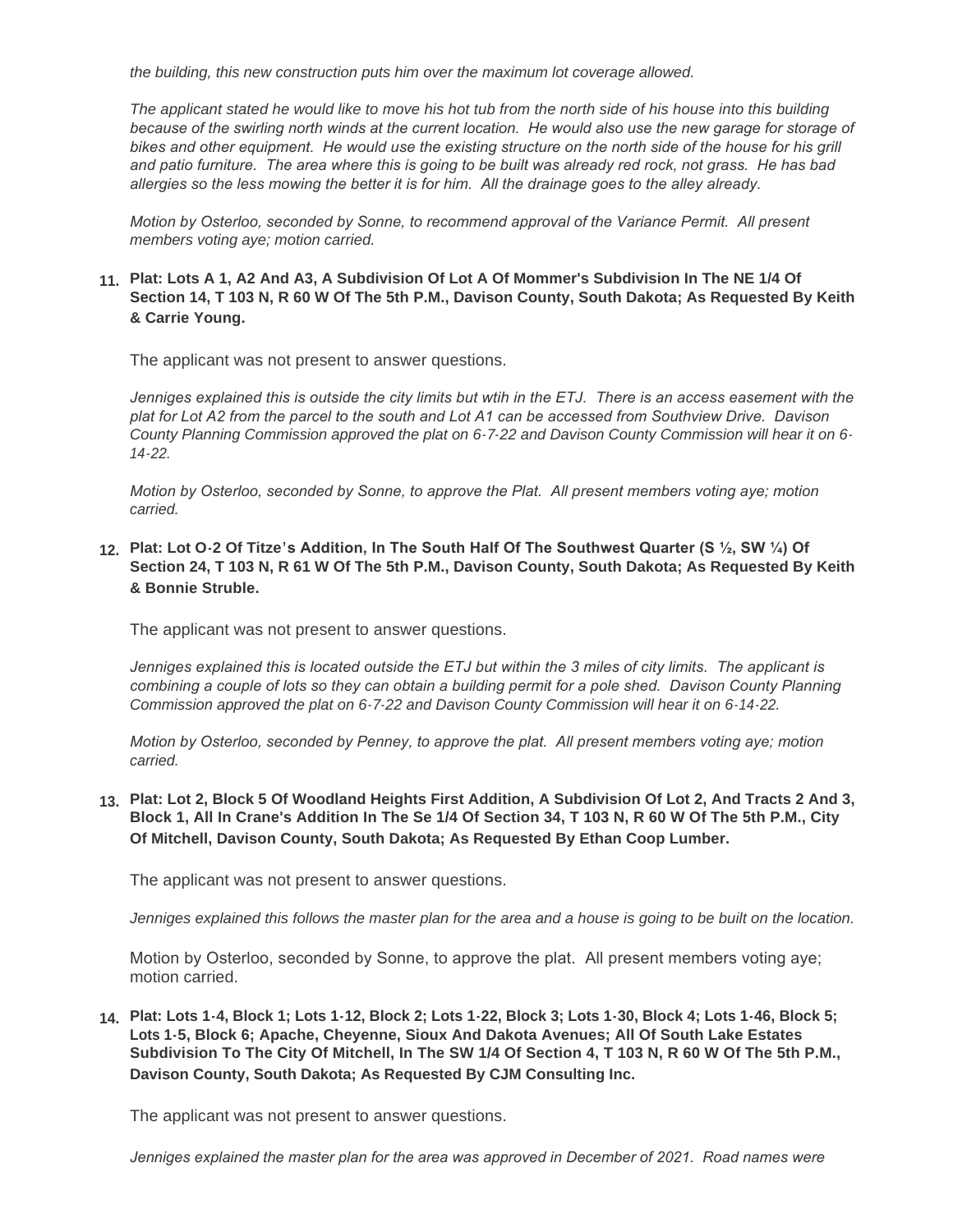*approved at the June 8, 2022 LEPC meeting. The applicant is replatting the existing development and removing the alleys within the subdivision, this is actually the 4th time the development has been platted. Davison County Register of Deeds appreciates a whole development being platted at one time instead of lot by lot.*

*Schroeder stated Public Works has no concerns.*

*Motion by Penney, seconded by Osterloo, to approve the Plat. Roll call vote: Larson - aye, Molumby absent, Jirsa – absent, Osterloo – aye, Genzlinger –absent, Sonne – aye, Penney – aye. 4 aye, 0 nay, 3 absent, motion carried.*

# **Plan Approval-Mya's Teriyaki-503 N Sanborn Blvd-Neighborhood Shopping District. 15.**

The applicant and Don Peterson were present to answer questions.

*Jenniges explained the existing use is a gas station/convenience store and the applicant would like to change the use to a restaurant. They will be removing the gas pumps and be in contact with DANR and GEO Tech during that process. Parking requirement is 1 space per 3 seats, the site plan presented shows 20 parking spaces.*

*Don Peterson and the owner stated the old fuel tanks will be coming out and the change of use will be to a restaurant. The owners have been in the restaurant business for a number of years. This will be a quick service restaurant due to worker shortages. It will be a service style like a Panda Garden. It will be ethnic foods being served. They have plans to add a smoothie bar in the future.*

*Motion by Penney, seconded by Osterloo, to approve the Plan. Roll call vote: Larson – aye, Molumby – absent, Jirsa – absent, Osterloo – aye, Genzlinger –absent, Sonne – aye, Penney – aye. 4 aye, 0 nay, 3 absent, motion carried.*

## **Other Business: 16.**

*None.*

## **Public Input: If You Need To Address The City Planning Commission On An Item That Was Not On 17. The Agenda, Excluding Personnel Items, Please Come Forward To The Podium And State Your Name And Your Concern. Presentations Are Limited To Three Minutes. Items Will Be Considered But No Action Will Be Taken At This Time.**

*Patrick Haines believes City Attorney Johnson and City Planner Jenniges are conspiring against him. He will not have to be handcuffed and dragged out like has happened to others at these meetings (he was informed that was School Board and is a totally different board of people and that has not happened here). He believes his rights have been violated and trampled upon. His plan was approved at the last meeting and he was not allowed back on the agenda for this meeting.*

*Larson informed him that the board has no action to take and if he felt his rights were violated he should talk to Mr. Peterson that was just attending the meeting.*

## **Adjournment: 18.**

*Chairperson Larson adjourned the meeting at 12:42 P.M.*

Gay C. Lorson